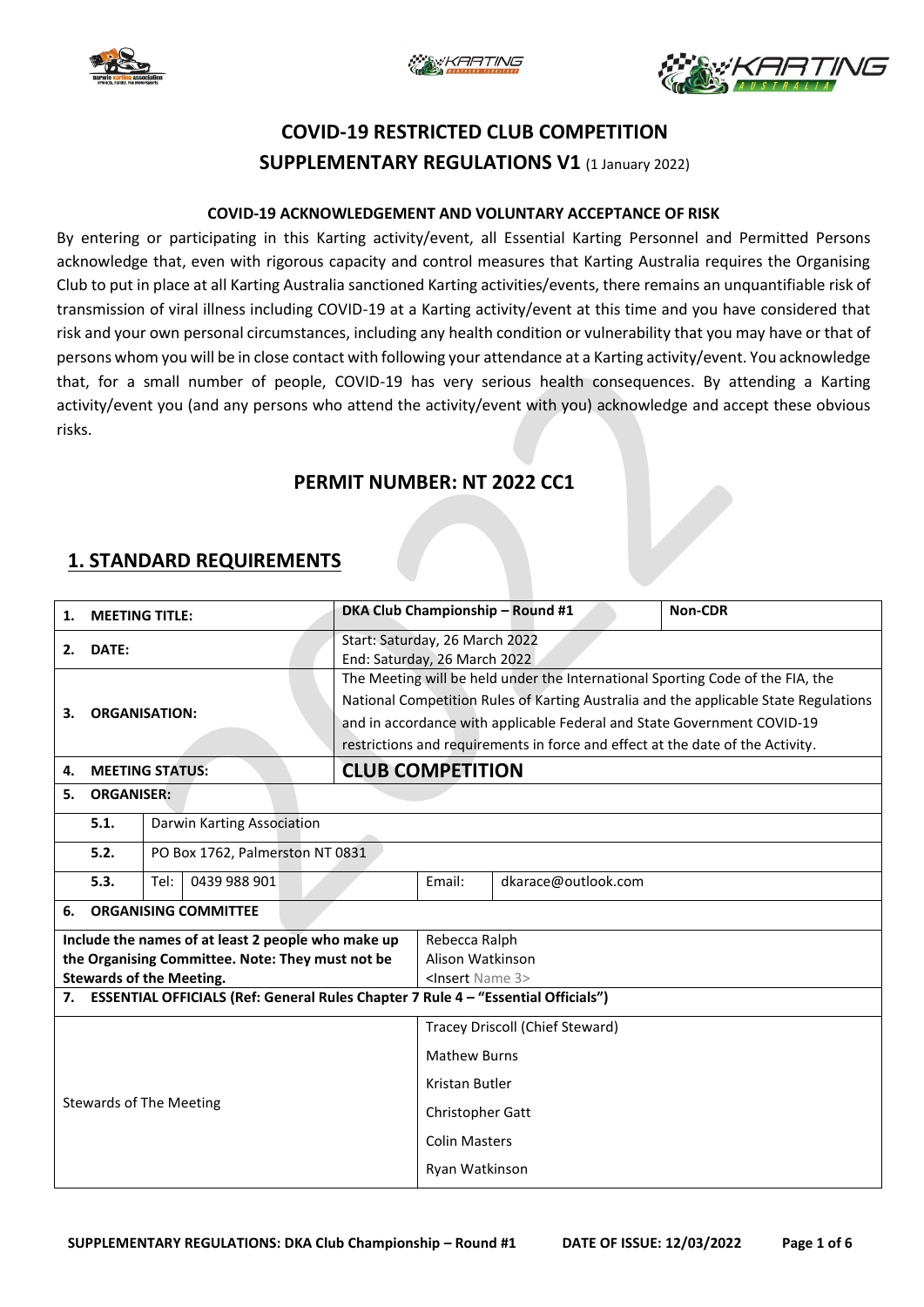





| Clerk of the Course                    | Jason Webster                               |  |  |  |
|----------------------------------------|---------------------------------------------|--|--|--|
| <b>Assistant Clerk of Course</b>       | <b>Tim Driscoll</b>                         |  |  |  |
| <b>Chief Scrutineer:</b>               | Daniel Ralph                                |  |  |  |
| Timekeeper:                            | Elizabeth Grosser                           |  |  |  |
| <b>Emergency and Medical Services:</b> | Mathew Burns, Jason Webster, Shane Shewring |  |  |  |
| <b>OTHER OFFICIALS</b><br>8.           |                                             |  |  |  |
| <b>Starter</b>                         | <b>Colin Masters</b>                        |  |  |  |
| <b>Grid Marshal</b>                    | Jenny Taylor                                |  |  |  |
| Flag / Lights Marshal                  | <b>DKA Members</b>                          |  |  |  |
| <b>CIRCUIT DETAILS</b><br>9.           |                                             |  |  |  |
| <b>Circuit Name:</b>                   | Darwin Karting Association - Track 3        |  |  |  |
| <b>Circuit Address:</b>                | <b>Hidden Valley Motorsports Complex</b>    |  |  |  |
| <b>Track Length:</b>                   | 903 Metres                                  |  |  |  |
| <b>Direction Of Racing:</b>            | Clockwise                                   |  |  |  |
| <b>Track Density:</b>                  | 36                                          |  |  |  |
| <b>Notice Board:</b>                   | Out Grid                                    |  |  |  |
| <b>Stewards Office:</b>                | Club House                                  |  |  |  |
| <b>Mechanical Breakdown Lane:</b>      | Will Not be in use at this Meeting.         |  |  |  |
| Parc Fermé:                            | In Grid                                     |  |  |  |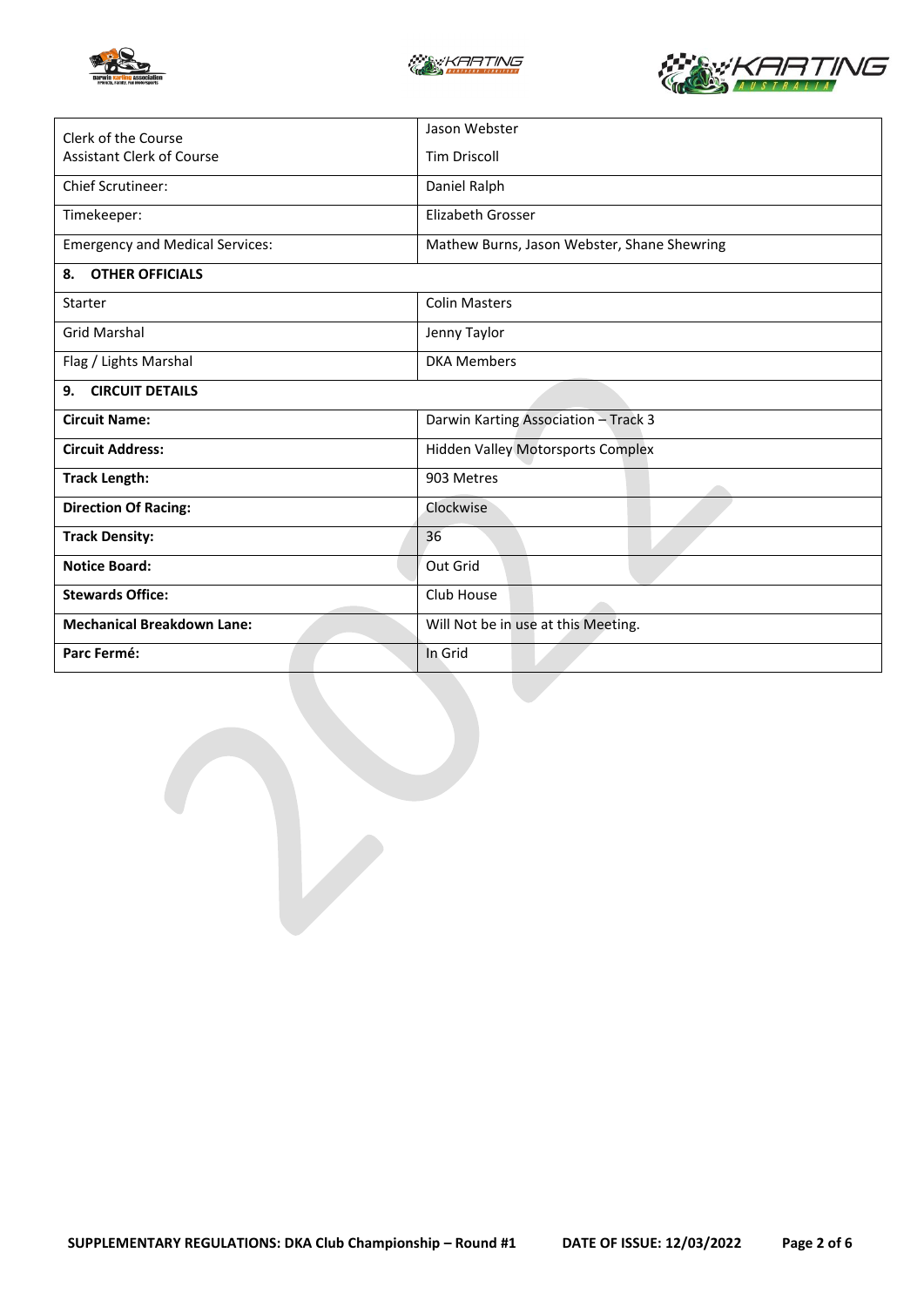





## **2. ADMINISTRATION**

| 1.                                                                                                               |                                                                                     | The number of entries in the Event is strictly limited by Government Directions/Orders. |                                                                                     |                                                                                                                                      |  |  |  |
|------------------------------------------------------------------------------------------------------------------|-------------------------------------------------------------------------------------|-----------------------------------------------------------------------------------------|-------------------------------------------------------------------------------------|--------------------------------------------------------------------------------------------------------------------------------------|--|--|--|
|                                                                                                                  | Pre-entry for the Event is essential. There will be NO ENTRIES ACCEPTED ON THE DAY. |                                                                                         |                                                                                     |                                                                                                                                      |  |  |  |
|                                                                                                                  |                                                                                     | The Competition Groups listed below are permitted to compete at this Meeting.           |                                                                                     |                                                                                                                                      |  |  |  |
| <b>COMPETITION GROUPS</b><br>2.                                                                                  |                                                                                     |                                                                                         | Competition Group names as listed in the 2022 Australian Karting Manual Competition |                                                                                                                                      |  |  |  |
|                                                                                                                  |                                                                                     |                                                                                         |                                                                                     | Rules Chapter 5 Rule 7 must be used.                                                                                                 |  |  |  |
| <b>Competition Group</b>                                                                                         |                                                                                     | <b>Eligible Classes for each Competition Group</b>                                      |                                                                                     |                                                                                                                                      |  |  |  |
| Cadet                                                                                                            |                                                                                     | Cadet 9                                                                                 |                                                                                     | Cadet 12                                                                                                                             |  |  |  |
| <b>Junior (Lower Performance)</b>                                                                                |                                                                                     |                                                                                         | KA4 - Championship                                                                  |                                                                                                                                      |  |  |  |
| <b>Junior (Higher Performance)</b>                                                                               |                                                                                     | KA3                                                                                     |                                                                                     |                                                                                                                                      |  |  |  |
| <b>Senior (Lower Performance)</b>                                                                                |                                                                                     | NT Combined - Light                                                                     |                                                                                     | NT Combined - Medium                                                                                                                 |  |  |  |
| <b>Senior TaG</b>                                                                                                |                                                                                     |                                                                                         | <b>TaG 125</b>                                                                      |                                                                                                                                      |  |  |  |
|                                                                                                                  |                                                                                     |                                                                                         |                                                                                     | Should any Competition Group reach 80% of the Track Density, the Classes in that Competition Group may be split into two (2) groups. |  |  |  |
| <b>ENTRIES</b><br>3.                                                                                             |                                                                                     |                                                                                         |                                                                                     |                                                                                                                                      |  |  |  |
| 2.1 ENTRIES OPEN:                                                                                                | 9:00am 8/03/2022                                                                    |                                                                                         |                                                                                     |                                                                                                                                      |  |  |  |
| 2.4 ENTRIES CLOSE:                                                                                               | 10:30pm 25/03/2022                                                                  |                                                                                         |                                                                                     |                                                                                                                                      |  |  |  |
| <b>ENTRY FEE</b><br>4.                                                                                           |                                                                                     |                                                                                         |                                                                                     |                                                                                                                                      |  |  |  |
| 3.1 The Entry Fee for each Competition Group at this Meeting including GST including the TDF levy is as follows: |                                                                                     |                                                                                         |                                                                                     |                                                                                                                                      |  |  |  |
| <b>Competition Group Name</b>                                                                                    |                                                                                     |                                                                                         | <b>Entry Fee</b>                                                                    |                                                                                                                                      |  |  |  |
| Cadet and Junior Groups                                                                                          | \$30                                                                                |                                                                                         |                                                                                     |                                                                                                                                      |  |  |  |
| Senior Groups                                                                                                    |                                                                                     |                                                                                         | \$35                                                                                |                                                                                                                                      |  |  |  |
| <b>ENTRY PROCEDURE</b><br>5.                                                                                     |                                                                                     |                                                                                         |                                                                                     |                                                                                                                                      |  |  |  |
|                                                                                                                  | 4.1 Each Entry for this Meeting must be made using the CMS as follows:              |                                                                                         |                                                                                     |                                                                                                                                      |  |  |  |
| Log on to your driver information via http://www.karting.net.au/<br>٠                                            |                                                                                     |                                                                                         |                                                                                     |                                                                                                                                      |  |  |  |
| Click on the licence and entries icon (top centre of the screen)<br>٠                                            |                                                                                     |                                                                                         |                                                                                     |                                                                                                                                      |  |  |  |
| Click on the "Enter a Race Meeting" icon<br>٠                                                                    |                                                                                     |                                                                                         |                                                                                     |                                                                                                                                      |  |  |  |
| Enter your log on details                                                                                        |                                                                                     |                                                                                         |                                                                                     |                                                                                                                                      |  |  |  |
| Under 'My Details' functions, choose 'Pre Enter Race Meeting'                                                    |                                                                                     |                                                                                         |                                                                                     |                                                                                                                                      |  |  |  |
| Choose the State in which the Meeting is being held<br>٠                                                         |                                                                                     |                                                                                         |                                                                                     |                                                                                                                                      |  |  |  |
| Choose the Club who is the Organiser of the Meeting                                                              |                                                                                     |                                                                                         |                                                                                     |                                                                                                                                      |  |  |  |
| 4.2 Payment of the Entry Fee can be made as follows:                                                             |                                                                                     |                                                                                         |                                                                                     |                                                                                                                                      |  |  |  |
| Credit card Payments can be made via CMS using SecurePay ONLY                                                    |                                                                                     |                                                                                         |                                                                                     |                                                                                                                                      |  |  |  |
| Payment at the Track Will Not be accepted.                                                                       |                                                                                     |                                                                                         |                                                                                     |                                                                                                                                      |  |  |  |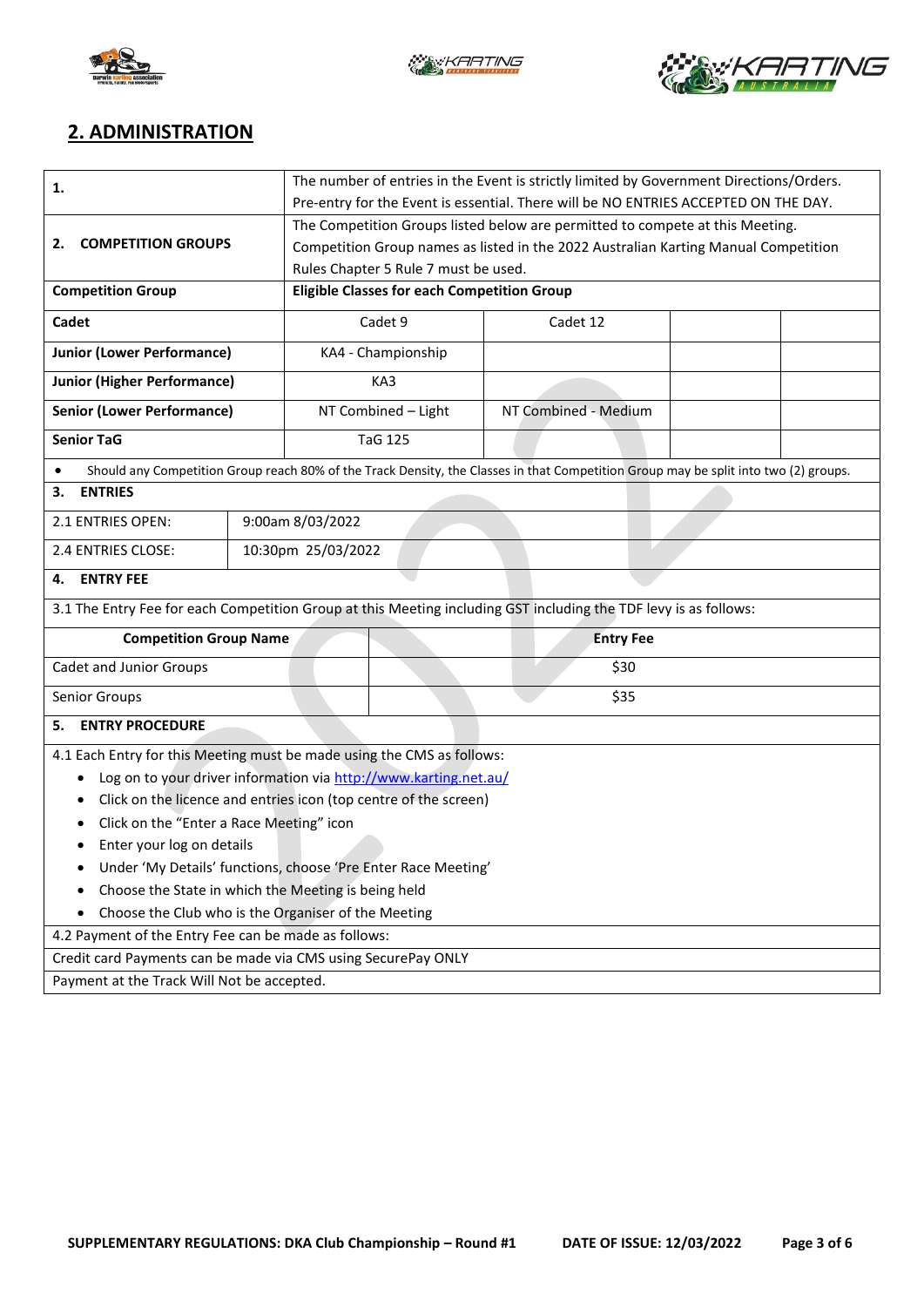



#### **6. MINIMUM ENTRIES**

5.1 4 is the minimum number of pre-entries which must be received for each Competition Group.

5.2 If insufficient entries are received for a Competition Group to form in its own right, the Competition Group must be consolidated in accordance with the Competition Rules Chapter 1 – Rule 9.

#### **7. BRING A MATE SESSION**

6.1 A "Bring a Mate" session Will be conducted at this Meeting.

#### **8. TEAMS COMPETITION**

7.1 Teams Competition Will Not be conducted at this Meeting.

### **3. SPECIFIC COVID-19 RESTRICTION AND MITIGATION REQUIREMENTS**

**COVIDSafe ACTION PLAN** (When required at law) The Club has completed a COVIDSafe Action Plan and submitted it to the relevant State Government Department. All actions identified as being required to be done to create a COVIDSafe Event and Club facility must be carried out prior to and during the Event. **1. PERMITTED AND NON-PERMITTED PERSONS 1.1. No person who has symptoms consistent with COVID-19 (this includes any fever, respiratory symptoms, shortness of breath, sore throat, cough, lack of smell or fatigue) is permitted to attend the Circuit or participate in the Event. 1.2. Any person who starts to feel unwell or to exhibit symptoms of COVID-19 during the Event must immediately avoid contact with all persons at the Circuit and MUST IMMEDIATELY LEAVE the Circuit. 2. SOCIAL DISTANCING AND DENSITY REQUIRMENTS**  2.1. Government prescribed Social Distancing measures must always be observed. **2.2.** The use by Permitted Persons of any indoor facilities is strictly limited by the Density Quotient of the room as included in the Club's COVIDSafe Action Plan. **2.3.** Food service provided at the Event must fully comply with all State Public Health Authority Orders/Directions/Regulations. • Hand Hygiene must be available at all food service outlets. • Regular cleaning in accordance with the Club's COVIDSafe Action Plan MUST be carried out throughout the Event. **3. Check In Requirements 3.1 As the Darwin Karting Association Facility is a licenced venue all attendees MUST complete and submit the Territory Check-In QR Code upon arrival at the venue 4. HYGIENE FACILITIES - TOILET/WASHROOM FACILITIES and HAND SANITISER 4.1** The Club is required to provide facilities to ensure general and sensible hygiene practices are maintained. **4.2** Toilet and washroom facilities at the Circuit must be open and available for use. **4.3** Washroom facilities must be properly equipped with liquid soap, running water and either air hand driers or paper towels. • The toilets and washroom facilities must be cleaned at least once during the day or as otherwise required in accordance with the Club's COVIDSafe Action Plan **4.4** It is strongly recommended that Essential Karting Personnel and Permitted Persons bring their own supply of hand sanitiser for use in accordance with government recommendations in addition to hand sanitiser that is supplied by the Club.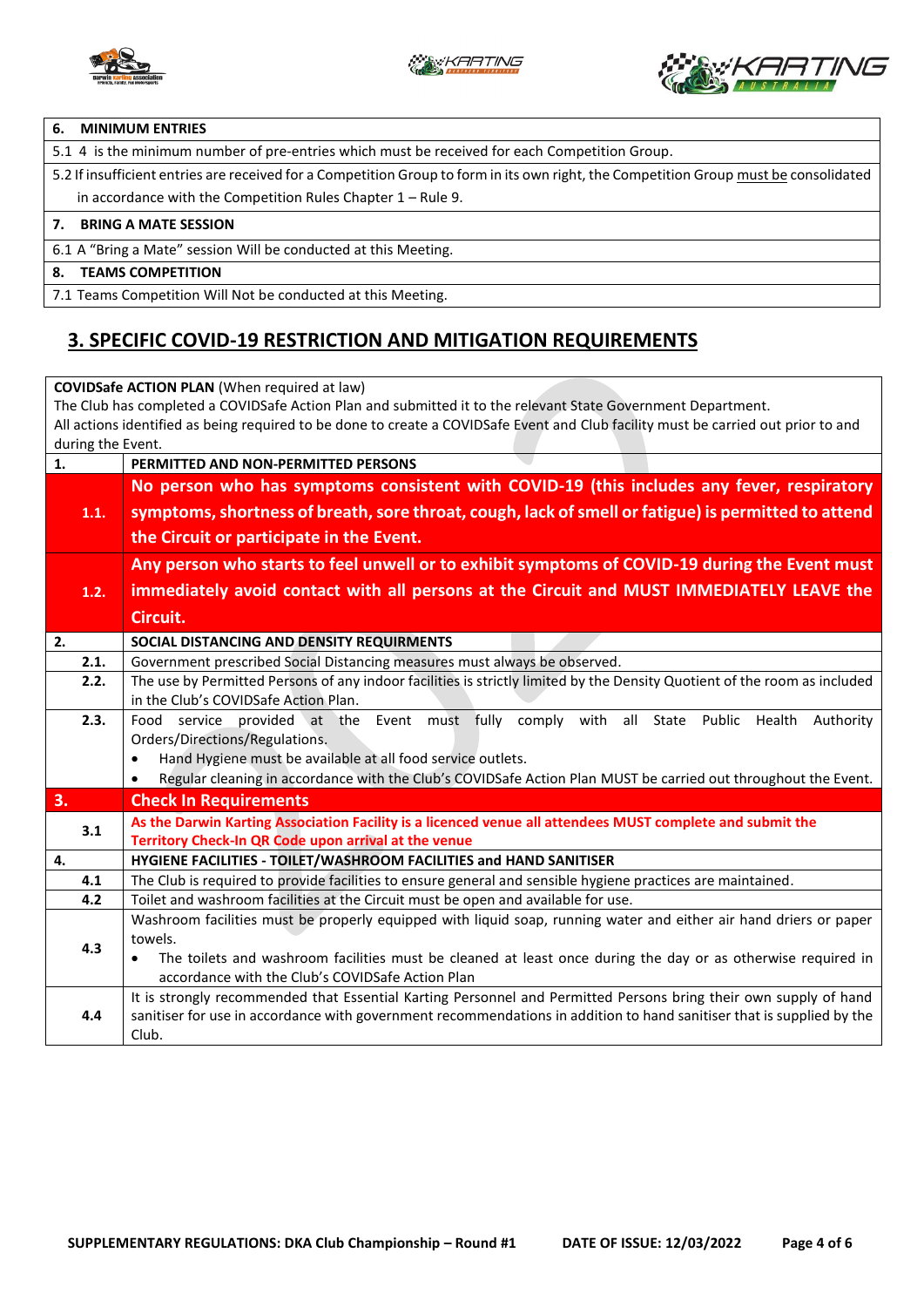





## **4. COMPETITION**

| 1.<br><b>FORMAT OF RACING - CLUB COMPETITION GROUPS</b> |                                                                                                                 |                                                                                                 |        |        |        |        |  |  |
|---------------------------------------------------------|-----------------------------------------------------------------------------------------------------------------|-------------------------------------------------------------------------------------------------|--------|--------|--------|--------|--|--|
| 1.1                                                     | <b>Practice</b>                                                                                                 | 1 Practice session/s of 2 laps will be held.                                                    |        |        |        |        |  |  |
|                                                         |                                                                                                                 | There Will be Timed Qualifying at this Event.                                                   |        |        |        |        |  |  |
| 1.2                                                     | Qualifying                                                                                                      | There will be one (1) Qualifying session of 6 minutes                                           |        |        |        |        |  |  |
|                                                         |                                                                                                                 | If Timed Qualifying occurs (Order of Karts on the grid must be random - no high/low numbers)    |        |        |        |        |  |  |
| 1.3                                                     | <b>Heats &amp; Final</b>                                                                                        | The system of gridding will be in accordance with State Regulations - Club Competition Format 2 |        |        |        |        |  |  |
| <b>DISTANCES</b><br>2.                                  |                                                                                                                 |                                                                                                 |        |        |        |        |  |  |
| Heat 1                                                  |                                                                                                                 | 8 Laps                                                                                          | Heat 2 | 8 Laps | Heat 3 | 8 Laps |  |  |
| <b>Final</b>                                            |                                                                                                                 | 12 Laps                                                                                         |        |        |        |        |  |  |
| 3.                                                      | <b>ACCESS TO CIRCUIT</b>                                                                                        |                                                                                                 |        |        |        |        |  |  |
| 3.1                                                     |                                                                                                                 | Competitors will be permitted to enter the Circuit from 9:00am on 26/03/2022                    |        |        |        |        |  |  |
| <b>DRIVERS BRIEFING</b><br>4.                           |                                                                                                                 |                                                                                                 |        |        |        |        |  |  |
| 4.1                                                     | Driver's Briefing will be conducted before the commencement of Practice                                         |                                                                                                 |        |        |        |        |  |  |
| <b>SCRUTINEERING</b><br>5.                              |                                                                                                                 |                                                                                                 |        |        |        |        |  |  |
| 5.1                                                     | All Competitors will be required to complete an electronic Scrutineering Form via                               |                                                                                                 |        |        |        |        |  |  |
|                                                         | https://kartingaustralia.wufoo.com/forms/ka-scrutineering-record-darwin                                         |                                                                                                 |        |        |        |        |  |  |
| 5.2                                                     | This form will be submitted to the Race Secretary in an electronic format.                                      |                                                                                                 |        |        |        |        |  |  |
| <b>FUEL</b><br>6.                                       |                                                                                                                 |                                                                                                 |        |        |        |        |  |  |
| 6.1                                                     | PULP and E10 PULP are the only fuels permitted to be used at this Meeting.                                      |                                                                                                 |        |        |        |        |  |  |
| 6.2                                                     | Control Fuel Will be used at this Meeting.                                                                      |                                                                                                 |        |        |        |        |  |  |
| 6.3                                                     | Supply details for Control Fuel: PumaMax 98, from any bowser                                                    |                                                                                                 |        |        |        |        |  |  |
| a)                                                      |                                                                                                                 | Fuel for use at this Meeting must be purchased from:                                            |        |        |        |        |  |  |
| b)                                                      | Puma Service Station, 5 Wishart Road, Berrimah                                                                  |                                                                                                 |        |        |        |        |  |  |
| c)                                                      | Proof of purchase of the fuel must be retained and produced to the Chief Scrutineer or Fuel Tester if required. |                                                                                                 |        |        |        |        |  |  |